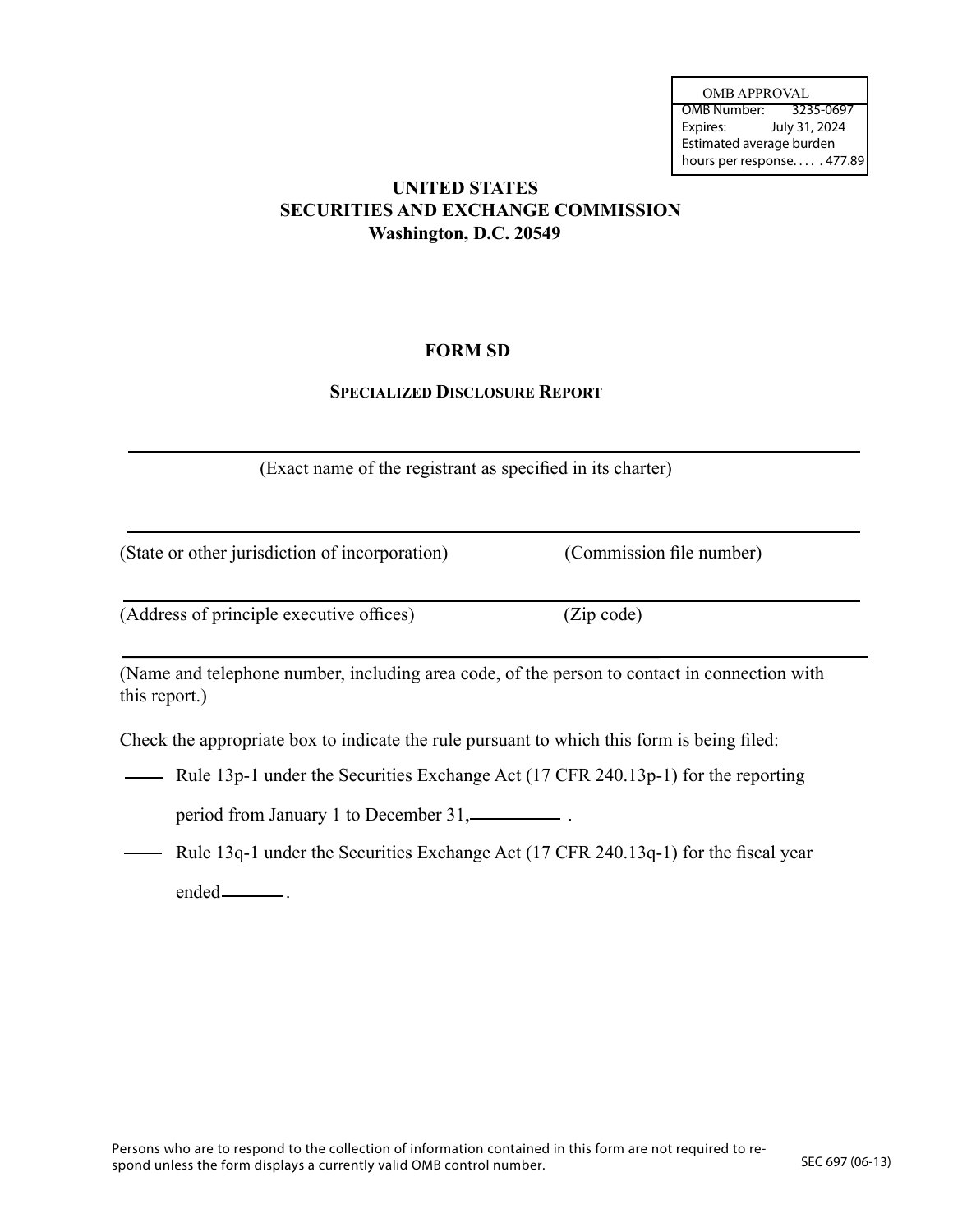#### **GENERAL INSTRUCTIONS**

### **A. Rule as to Use of Form SD.**

This form shall be used for a report pursuant to Rule 13p-1 (17 CFR 240.13p-1) and

Rule 13q-1 (17 CFR 240.13q-1) under the Securities Exchange Act of 1934 (the "Exchange Act").

## **B. Information to be Reported and Time for Filing of Reports.**

 1. Form filed under Rule 13p-1. A report on this Form shall be filed on EDGAR no later than May 31 after the end of the issuer's most recent calendar year.

2. *Form furnished under Rule 13q-1*. A resource extraction issuer must furnish the information required by Section 2 of this form no later than 270 days following the end of the issuer's most recently completed fiscal year.

3. If the deadline for furnishing this Form occurs on a Saturday, Sunday or holiday on which the Commission is not open for business, then the deadline shall be the next business day.

4. The information and documents furnished in this report shall not be deemed to be incorporated by reference into any filing under the Securities Act or the Exchange Act, unless a registrant specifically incorporates it by reference into such filing.

## **C. Inapplicability to Registered Investment Companies.**

The disclosures required in Form SD shall not apply to investment companies required to file reports pursuant to Rule 30d-1 (17 CFR 270.30d-1) under the Investment Company Act of 1940.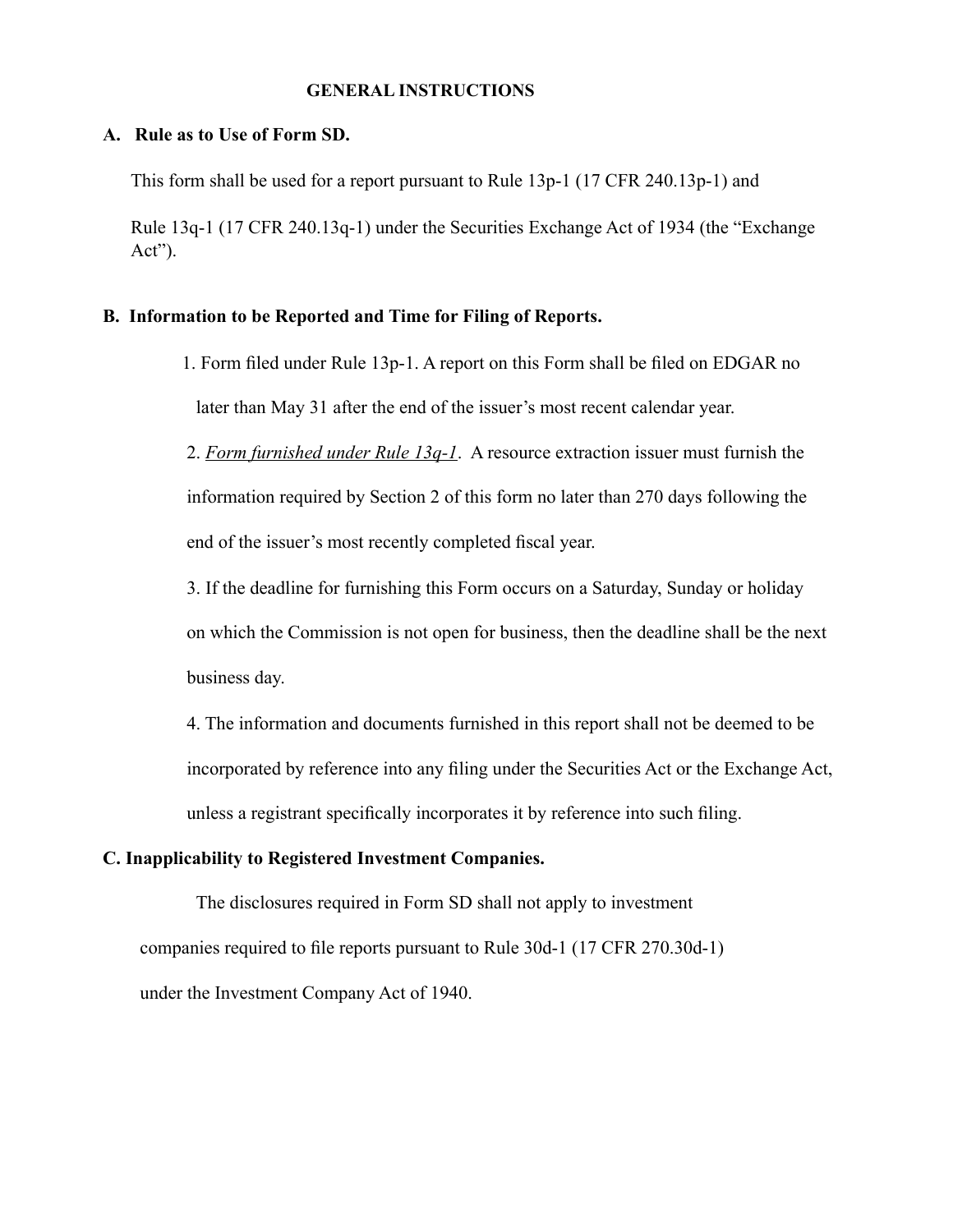#### **D. Preparation of Report.**

This form is not to be used as a blank form to be filled in, but only as a guide in the preparation of the report meeting the requirements of Rule 12b-12 (17 CFR 240.12b-12). The report shall contain the number and caption of the applicable item, but the text of such item may be omitted, provided the answers thereto are prepared in the manner specified in Rule 12b-13 (17 CFR 240.12b-13). All items that are not required to be answered in a particular report may be omitted and no reference thereto need be made in the report. All instructions should also be omitted.

#### **E. Application of General Rules and Regulations.**

The General Rules and Regulations under the Act (17 CFR Part 240) contain certain general requirements which are applicable to reports on any form. These general requirements should be carefully read and observed in the preparation and filing of reports on this form.

### **F. Signature and Filing of Report**

The report must be signed by the registrant on behalf of the registrant by an executive officer.

### **INFORMATION TO BE INCLUDED IN THE REPORT**

### **Section 1 - Conflict Minerals Disclosure**

### **Item 1.01 Conflict Minerals Disclosure and Report**

(a) If any conflict minerals, as defined by paragraph  $(d)(3)$  of this item, are necessary to the functionality or production of a product manufactured by the registrant or contracted by the registrant to be manufactured and are required to be reported in the calendar year covered by the specialized disclosure report, the registrant must conduct in good faith a reasonable country of origin inquiry regarding those conflict minerals that is reasonably designed to determine whether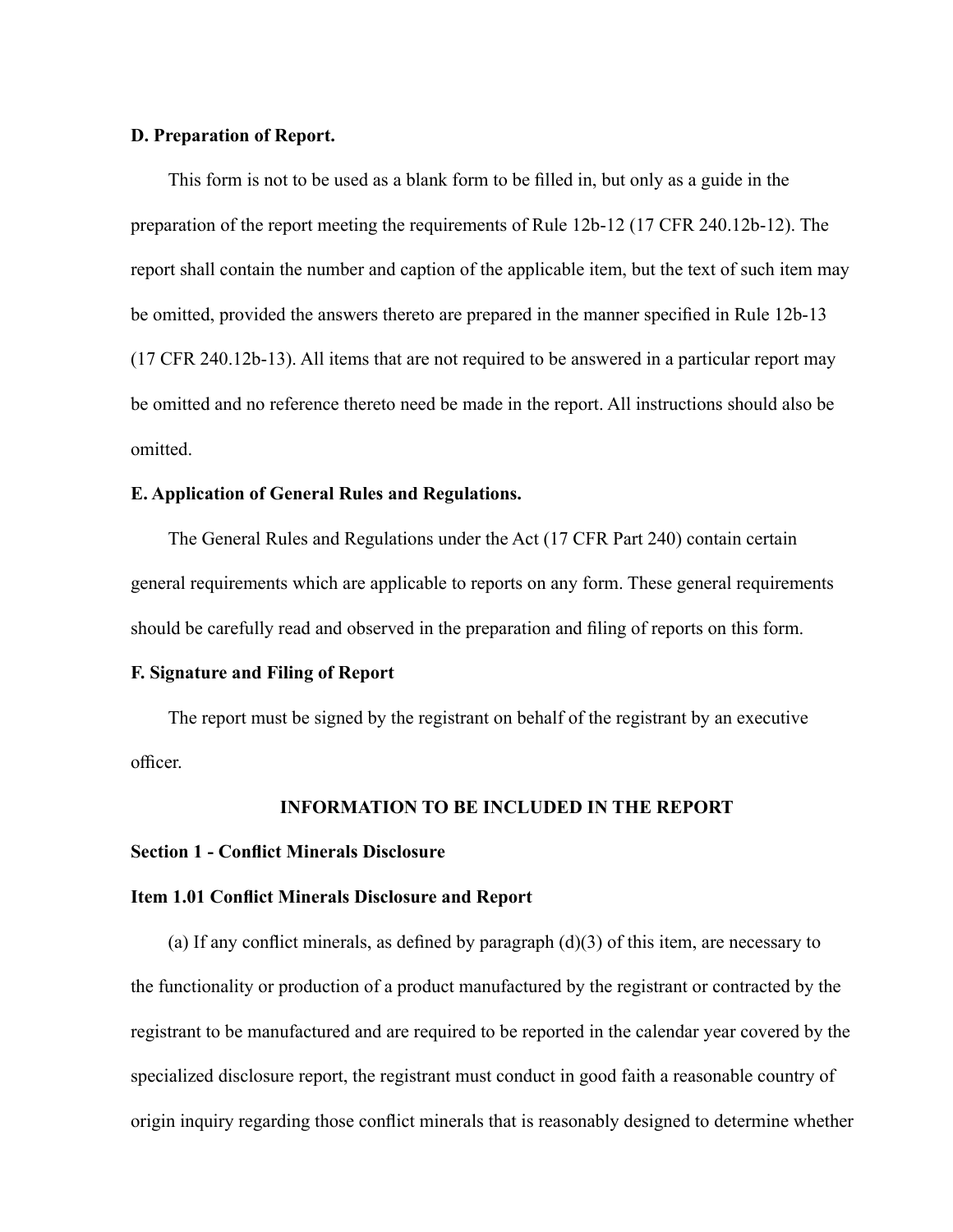any of the conflict minerals originated in the Democratic Republic of the Congo or an adjoining country, as defined by paragraph  $(d)(1)$  of this item, or are from recycled or scrap sources, as defined by paragraph (d)(6) of this item.

(b) Based on its reasonable country of origin inquiry, if the registrant determines that its necessary conflict minerals did not originate in the Democratic Republic of the Congo or an adjoining country or did come from recycled or scrap sources, or if it has no reason to believe that its necessary conflict minerals may have originated in the Democratic Republic of the Congo or an adjoining country, or if based on its reasonable country of origin inquiry the registrant reasonably believes that its necessary conflict minerals did come from recycled or scrap sources, the registrant must, in the body of its specialized disclosure report under a separate heading entitled "Conflict Minerals Disclosure," disclose its determination and briefly describe the reasonable country of origin inquiry it undertook in making its determination and the results of the inquiry it performed. Also, the registrant must disclose this information on its publicly available Internet website and, under a separate heading in its specialized disclosure report entitled "Conflict Minerals Disclosure," provide a link to that website.

(c) Alternatively, based on its reasonable country of origin inquiry, if the registrant knows that any of its necessary conflict minerals originated in the Democratic Republic of the Congo or an adjoining country and are not from recycled or scrap sources, or has reason to believe that its necessary conflict minerals may have originated in the Democratic Republic of the Congo or an adjoining country and has reason to believe that they may not be from recycled or scrap sources, the registrant must exercise due diligence on the source and chain of custody of its conflict mineral, as discussed in paragraph  $(c)(1)$  of this item, that conforms to a nationally or internationally recognized due diligence framework, if such a framework is available for the conflict mineral. If, as a result of that due diligence, the registrant determines that its conflict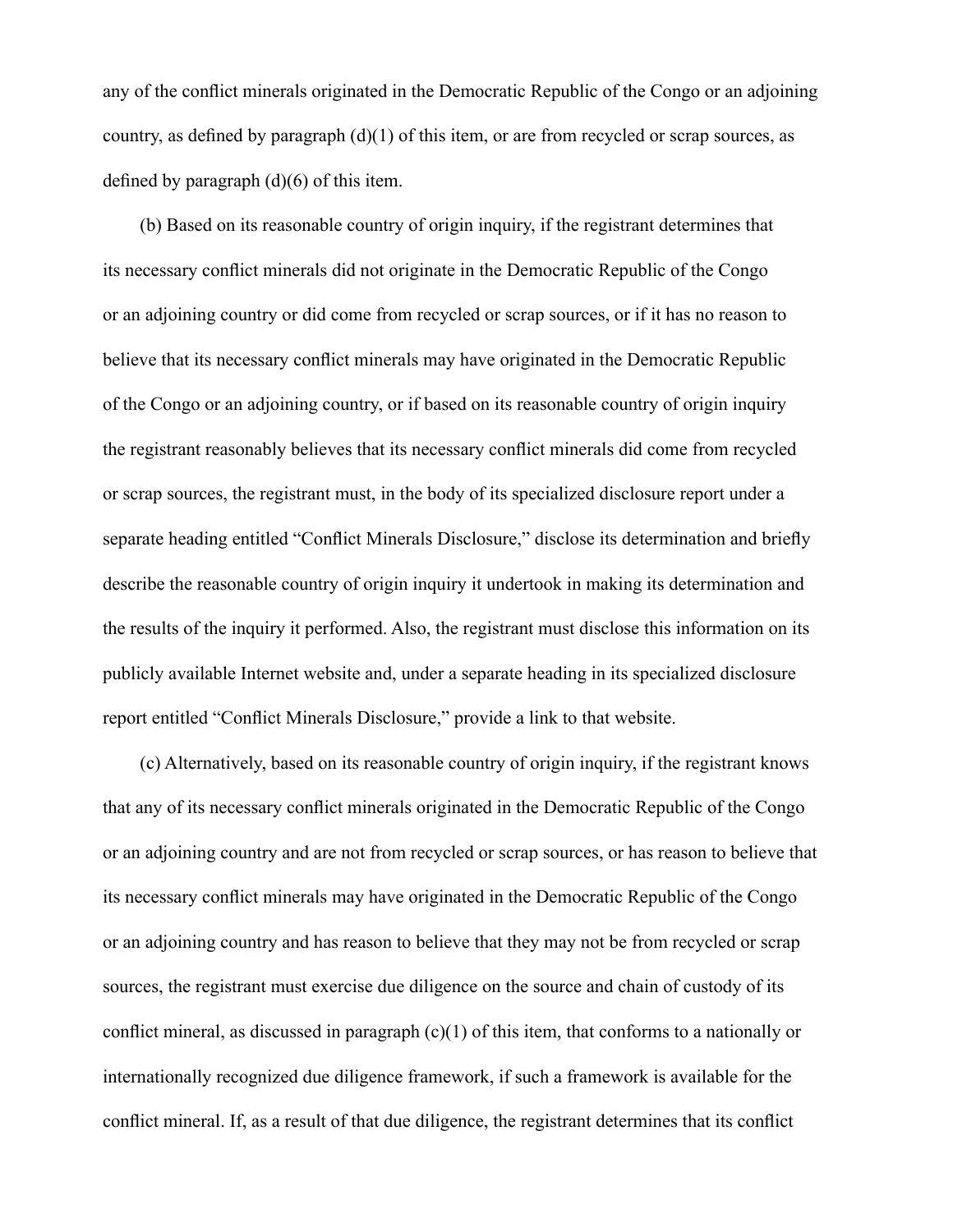minerals did not originate in the Democratic Republic of the Congo or an adjoining country or the registrant determines that its conflict minerals did come from recycled or scrap sources, a Conflict Minerals Report is not required, but the registrant must disclose its determination and briefly describe, in the body of its specialized disclosure report under a separate heading entitled "Conflict Minerals Disclosure," the reasonable country of origin inquiry and the due diligence efforts it undertook in making its determination and the results of the inquiry and due diligence efforts it performed. Also, the registrant must disclose this information on its publicly available Internet website and, under a separate heading in its specialized disclosure report entitled "Conflict Minerals Disclosure," provide a link to that website. Otherwise, the registrant must file a Conflict Minerals Report as an exhibit to its specialized disclosure report and provide that report on its publicly available Internet website. Under a separate heading in its specialized disclosure report entitled "Conflict Minerals Disclosure," the registrant must disclose that it has filed a Conflict Minerals Report and provide the link to its Internet website where the Conflict Minerals Report is publicly available.

The Conflict Minerals Report must include the following information:

(1) Due Diligence: A description of the measures the registrant has taken to exercise due diligence on the source and chain of custody of those conflict minerals;

(i) The registrant's due diligence must conform to a nationally or internationally recognized due diligence framework, if such a framework is available for the conflict mineral;

(ii) Except as provided in paragraphs  $(c)(1)(iv)$ ,  $(c)(1)(v)$ , and  $(c)(1)(vi)$  of this item, the due diligence measures shall include but not be limited to an independent private sector audit of the Conflict Minerals Report that is conducted in accordance with standards established by the Comptroller General of the United States and certified pursuant to paragraph (c)(1)(ii)(B) of this item, which shall constitute a critical component of the registrant's due diligence in establishing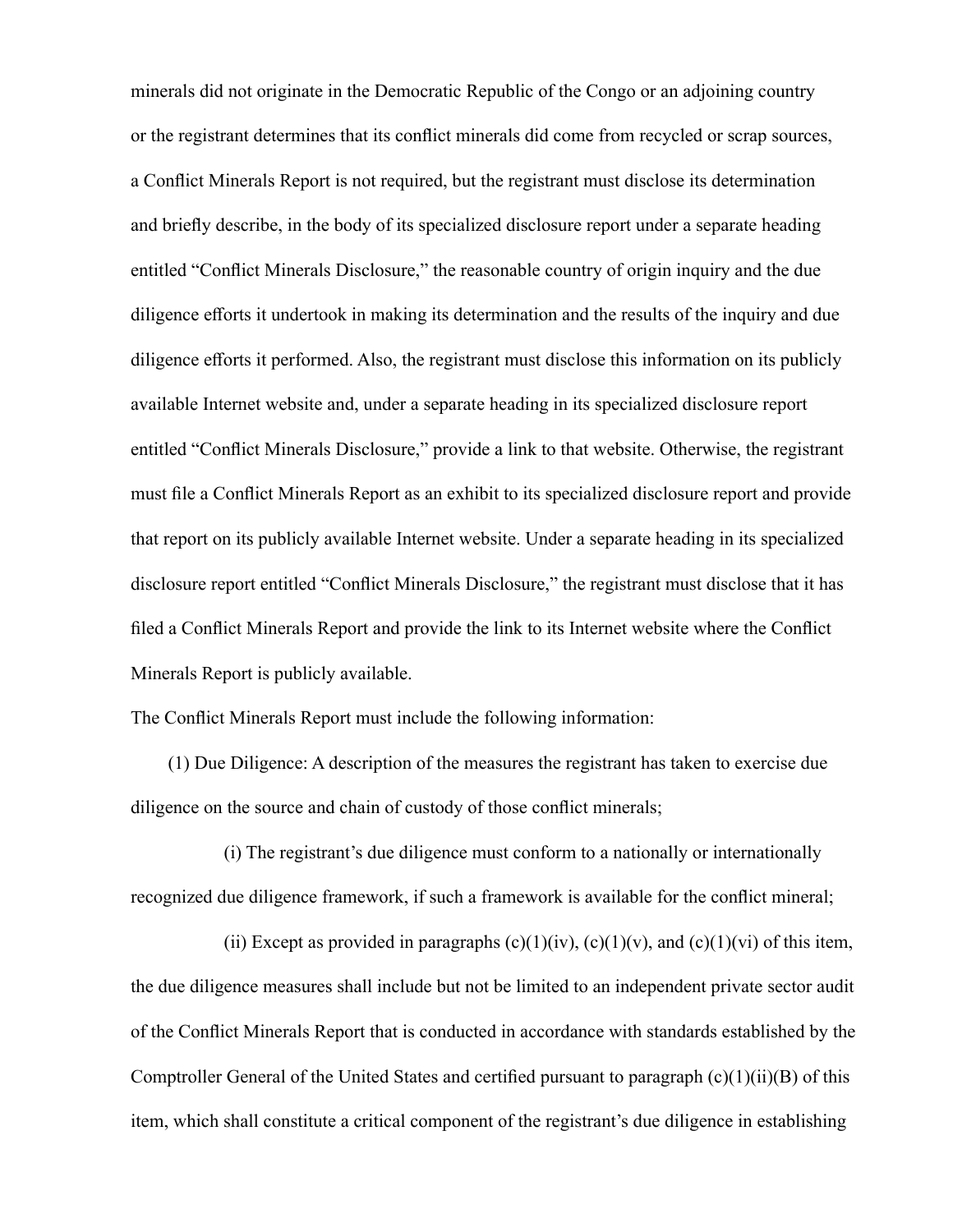the source and chain of custody of the necessary conflict minerals.

(A) The objective of the audit of the Conflict Minerals Report is to express an opinion or conclusion as to whether the design of the registrant's due diligence measures as set forth in, and with respect to the period covered by, the registrant's Conflict Minerals Report, is in conformity with, in all material respects, the criteria set forth in the nationally or internationally recognized due diligence framework used by the registrant, and whether the registrant's description of the due diligence measures it performed as set forth in the Conflict Minerals Report, with respect to the period covered by the report, is consistent with the due diligence process that the registrant undertook.

(B) The registrant's Conflict Minerals Report must include a statement that the registrant has obtained an independent private sector audit of the Conflict Minerals Report, which shall constitute an audit certification;

(C) As part of the Conflict Minerals Report, the registrant must identify the independent private sector auditor of the report, if the auditor is not identified in the audit report, and provide the audit report prepared by the auditor in accordance with standards established by the Comptroller General of the United States;

(iii) Any registrant that manufactures products or contracts for products to be manufactured that are "DRC conflict undeterminable," as defined in paragraph (d)(5) of this item, must disclose the steps it has taken or will take, if any, since the end of the period covered in its most recent prior Conflict Minerals Report to mitigate the risk that its necessary conflict minerals benefit armed groups, including any steps to improve its due diligence.

(iv) For the temporary period specified in Instruction 2 to Item 1.01, following its exercise of appropriate due diligence, a registrant with products that are "DRC conflict undeterminable" is not required to obtain an independent private sector audit of its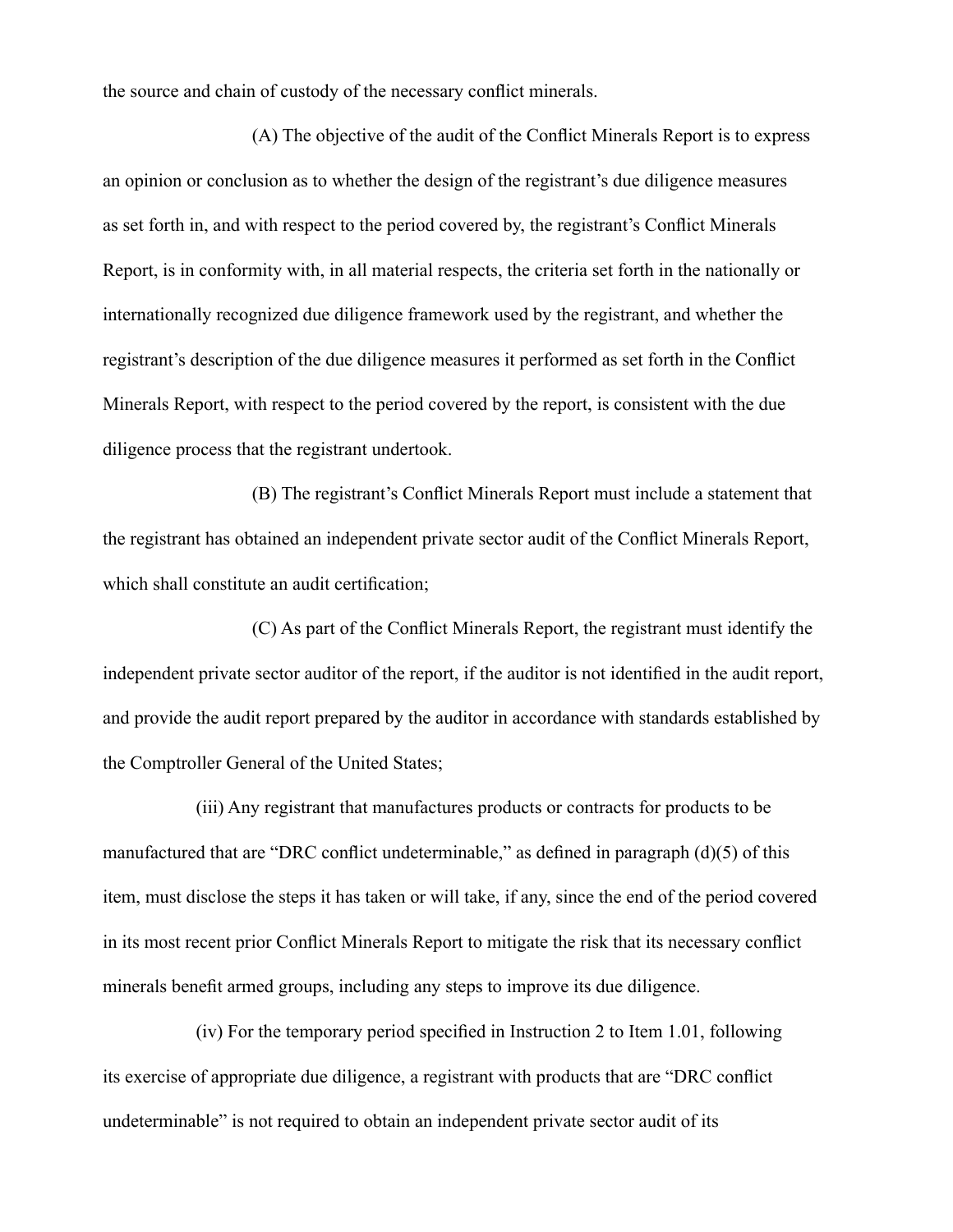Conflict Minerals Report regarding the conflict minerals that the registrant is unable to determine did not originate in the Democratic Republic of the Congo or an adjoining country, or that the registrant is unable to determine did not directly or indirectly finance or benefit armed groups in the Democratic Republic of the Congo or an adjoining country.

(v) If a nationally or internationally recognized due diligence framework does not exist for a necessary conflict mineral, until such a framework is developed, the registrant is required to exercise appropriate due diligence in determining the source and chain of custody of the necessary conflict mineral, including whether the conflict mineral is from recycled or scrap sources, without the benefit of a due diligence framework. If a nationally or internationally recognized due diligence framework becomes available for the necessary conflict mineral prior to June 30 of a calendar year, the registrant must use that framework in the subsequent calendar year. If the due diligence guidance does not become available until after June 30 of a calendar year, the registrant is not required to use that framework until the second calendar year after the framework becomes available to provide a full calendar year before implementation. If no nationally or internationally recognized due diligence framework is available for a particular conflict mineral from recycled or scrap sources, the due diligence inquiry regarding the conflict mineral focuses on whether the conflict mineral is from recycled or scrap sources. In addition, an independent private sector audit will not be required for the section of the Conflict Minerals Report pertaining to the registrant's due diligence on that recycled or scrap conflict mineral.

(vi) If the registrant performs due diligence because it has a reason to believe that its conflict minerals originated in the Democratic Republic of the Congo or an adjoining country, and as a result of that due diligence it determines that its conflict minerals did not originate in the Democratic Republic of the Congo or an adjoining country (or it determines as a result of that due diligence that its necessary conflict minerals did come from recycled or scrap sources), a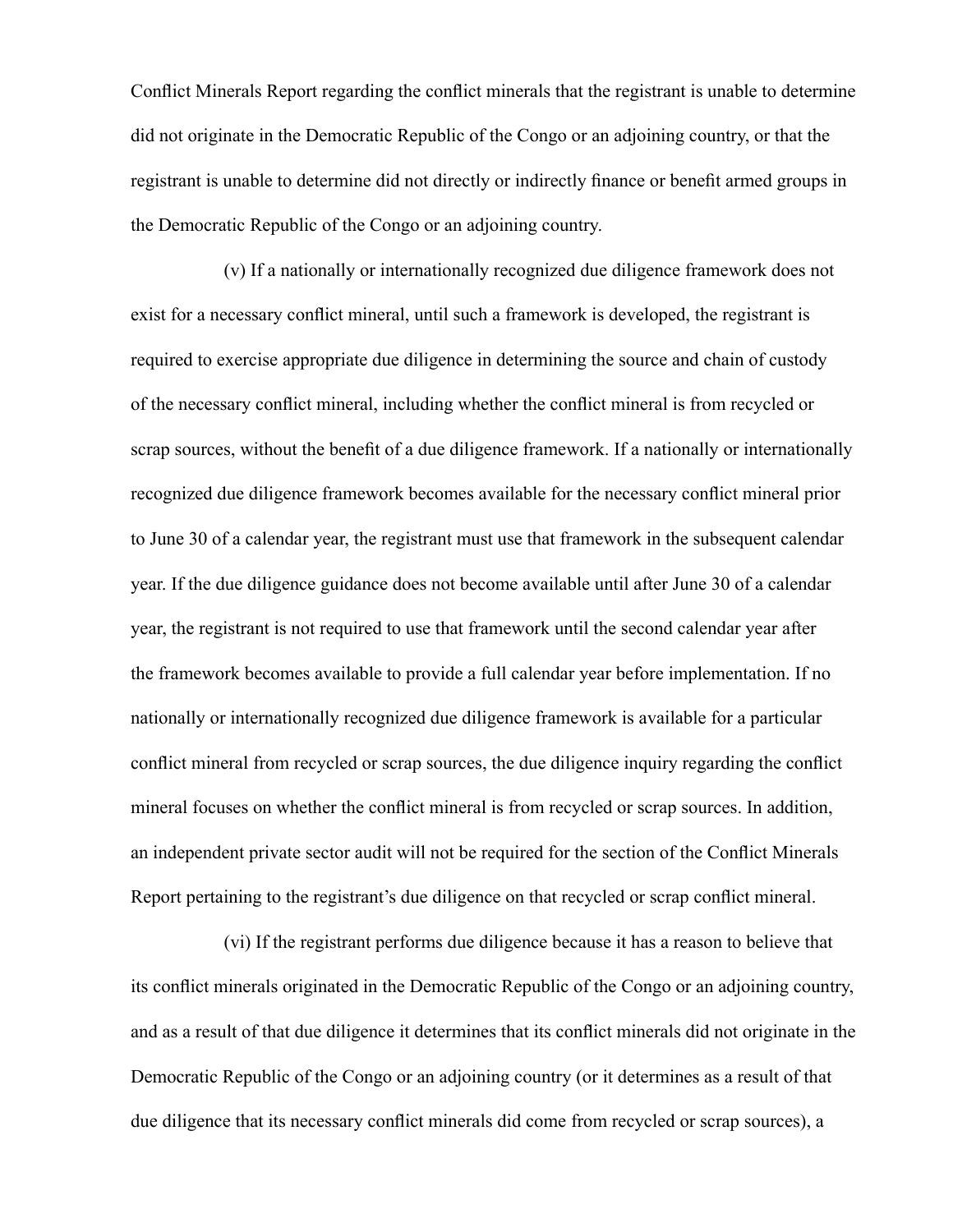Conflict Minerals Report and an audit is not required.

(2) Product Description: Any registrant that manufactures products or contracts for products to be manufactured that have not been found to be "DRC conflict free," as defined in paragraph (d)(4) of this item, must provide a description of those products, the facilities used to process the necessary conflict minerals in those products, the country of origin of the necessary conflict minerals in those products, and the efforts to determine the mine or location of origin with the greatest possible specificity.

(i) For the temporary period specified in Instruction 2 to Item 1.01, following its exercise of appropriate due diligence, any registrant that manufactures products or contracts for products to be manufactured that are "DRC conflict undeterminable" must provide a description of those products, the facilities used to process the necessary conflict minerals in those products, if known, the country of origin of the necessary conflict minerals in those products, if known, and the efforts to determine the mine or location of origin with the greatest possible specificity;

(ii) A registrant is not required to provide the information in paragraph (c) (2) of this item if the necessary conflict minerals in its product are solely from recycled or scrap sources because those products are considered "DRC conflict free." (d) For the purposes of this item, the following definitions apply:

(1) Adjoining country. The term adjoining country means a country that shares an internationally recognized border with the Democratic Republic of the Congo.

(2) Armed group. The term armed group means an armed group that is identified as a perpetrator of serious human rights abuses in annual Country Reports on Human Rights Practices under sections 116(d) and 502B(b) of the Foreign Assistance Act of 1961 (22 U.S.C. 2151n(d) and 2304(b)) relating to the Democratic Republic of the Congo or an adjoining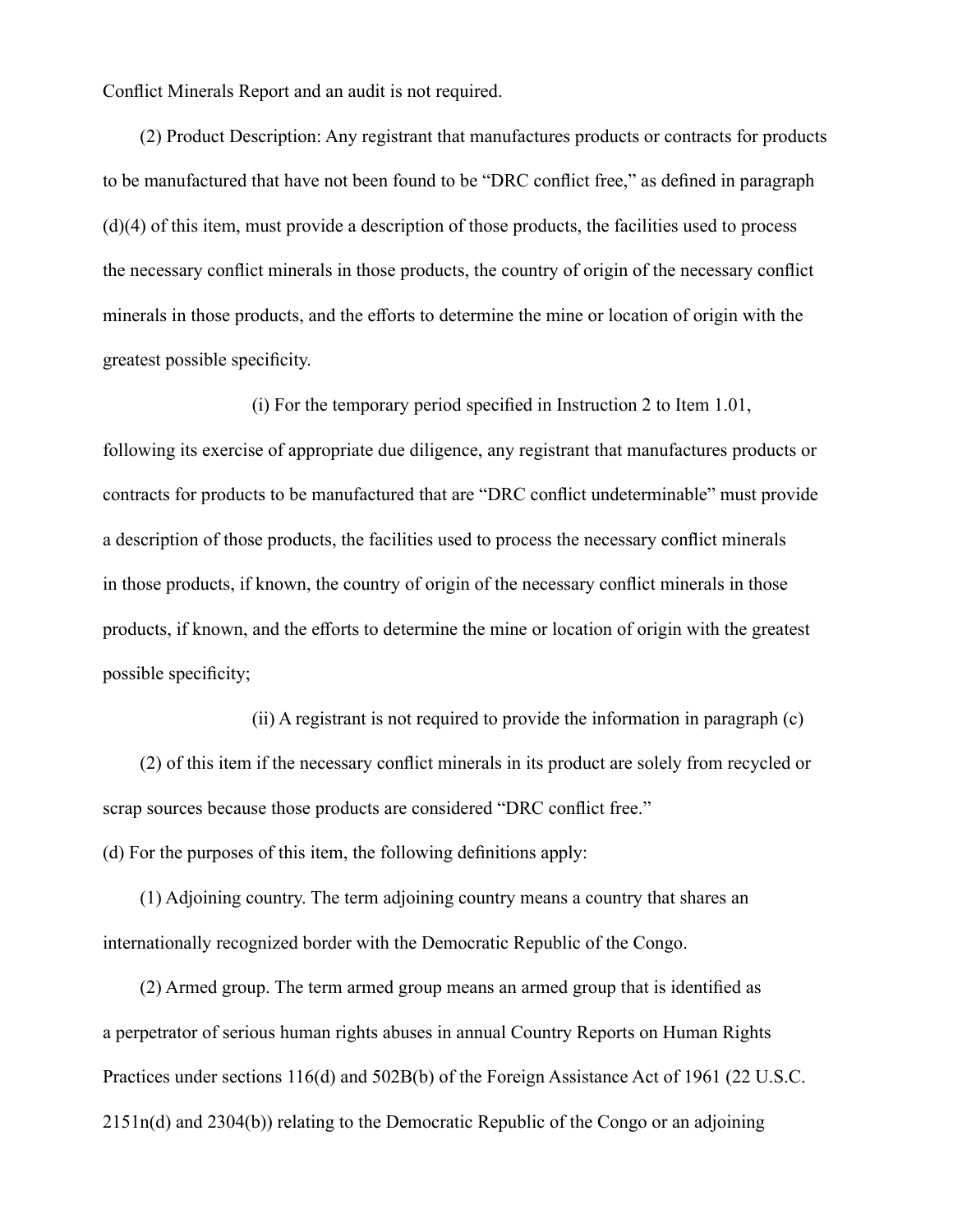country.

(3) Conflict mineral. The term conflict mineral means:

(i) Columbite-tantalite (coltan), cassiterite, gold, wolframite, or their derivatives, which are limited to tantalum, tin, and tungsten, unless the Secretary of State determines that additional derivatives are financing conflict in the Democratic Republic of the Congo or an adjoining country; or

(ii) Any other mineral or its derivatives determined by the Secretary of State to be financing conflict in the Democratic Republic of the Congo or an adjoining country.

(4) DRC conflict free. The term DRC conflict free means that a product does not contain conflict minerals necessary to the functionality or production of that product that directly or indirectly finance or benefit armed groups, as defined in paragraph (d)(2) of this item, in the Democratic Republic of the Congo or an adjoining country. Conflict minerals that a registrant obtains from recycled or scrap sources, as defined in paragraph (d)(6) of this item, are considered DRC conflict free.

(5) DRC conflict undeterminable. The term DRC conflict undeterminable means, with respect to any product manufactured or contracted to be manufactured by a registrant, that the registrant is unable to determine, after exercising due diligence as required by paragraph (c)(1) of this item, whether or not such product qualifies as DRC conflict free.

(6) Conflict Minerals from Recycled or Scrap Sources. Conflict minerals are considered to be from recycled or scrap sources if they are from recycled metals, which are reclaimed end-user or post-consumer products, or scrap processed metals created during product manufacturing. Recycled metal includes excess, obsolete, defective, and scrap metal materials that contain refined or processed metals that are appropriate to recycle in the production of tin, tantalum, tungsten and/or gold. Minerals partially processed, unprocessed, or a bi-product from another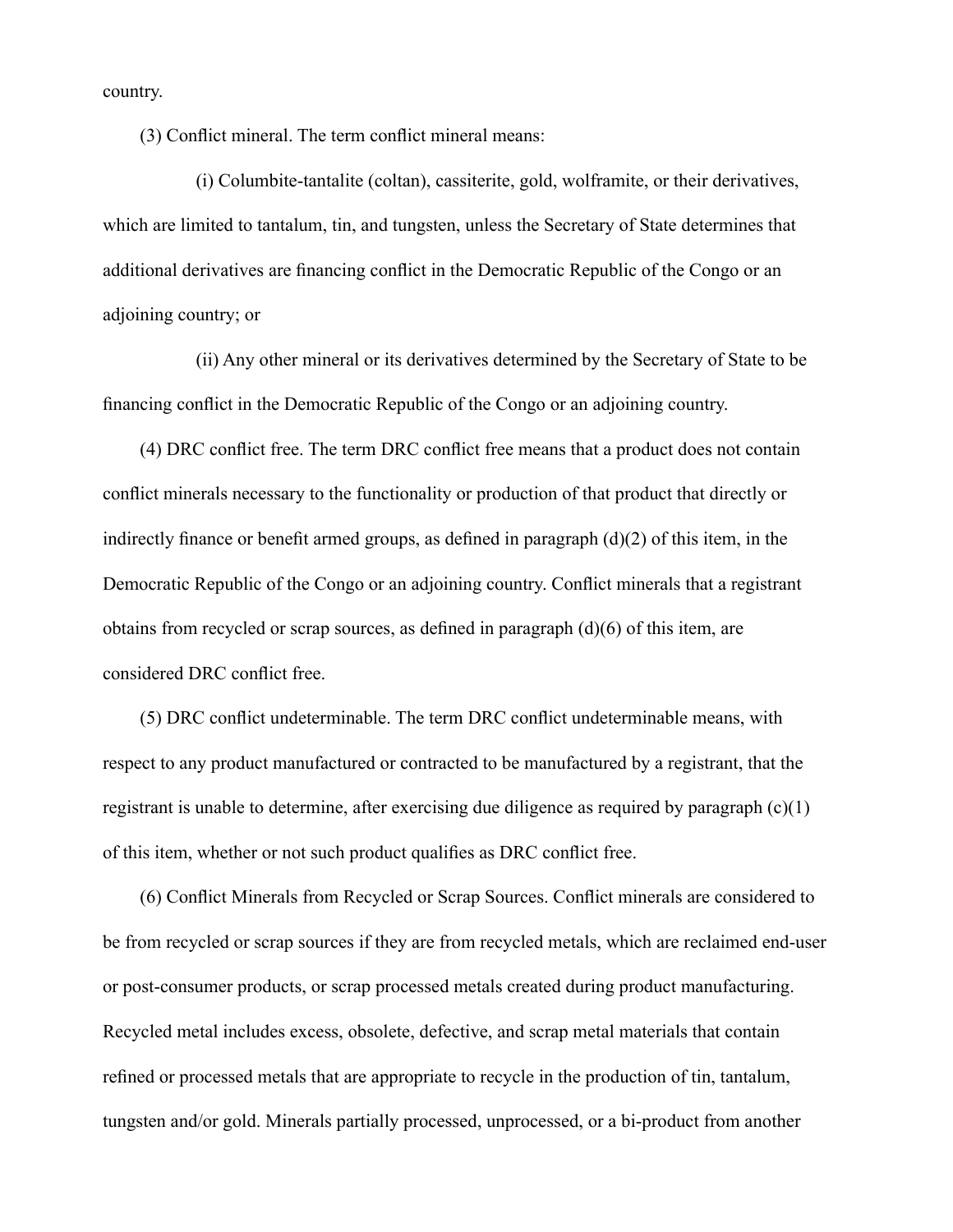ore will not be included in the definition of recycled metal.

(7) Outside the Supply Chain. A conflict mineral is considered outside the supply chain after any columbite-tantalite, cassiterite, and wolframite minerals, or their derivatives, have been smelted; any gold has been fully refined; or any conflict mineral, or its derivatives, that have not been smelted or fully refined are located outside of the Democratic Republic of the Congo or an adjoining country.

(8) Nationally or internationally recognized due diligence framework. The term "nationally or internationally recognized due diligence framework" means a nationally or internationally recognized due diligence framework established following due-process procedures, including the broad distribution of the framework for public comment, and is consistent with the criteria standards in the Government Auditing Standards established by the Comptroller General of the United States.

## **Item 1.02 Exhibit**

Registrants shall file, as an exhibit to this Form SD, the Conflict Minerals Report required by Item 1.01.

## Instructions to Item 1.01

(1) A registrant that mines conflict minerals would not be considered to be manufacturing those minerals for the purpose of this item. The specialized disclosure report on Form SD shall cover a calendar year, regardless of the registrant's fiscal year, and be due annually on May 31 for the prior calendar year.

(2) During the first two calendar years following **[add effectiveness date]** for all registrants and the first four calendar years for any smaller reporting company, a registrant will not be required to submit an audit report of its Conflict Minerals Report prepared by an independent private sector auditor with respect to the conflict minerals in any of its products that are "DRC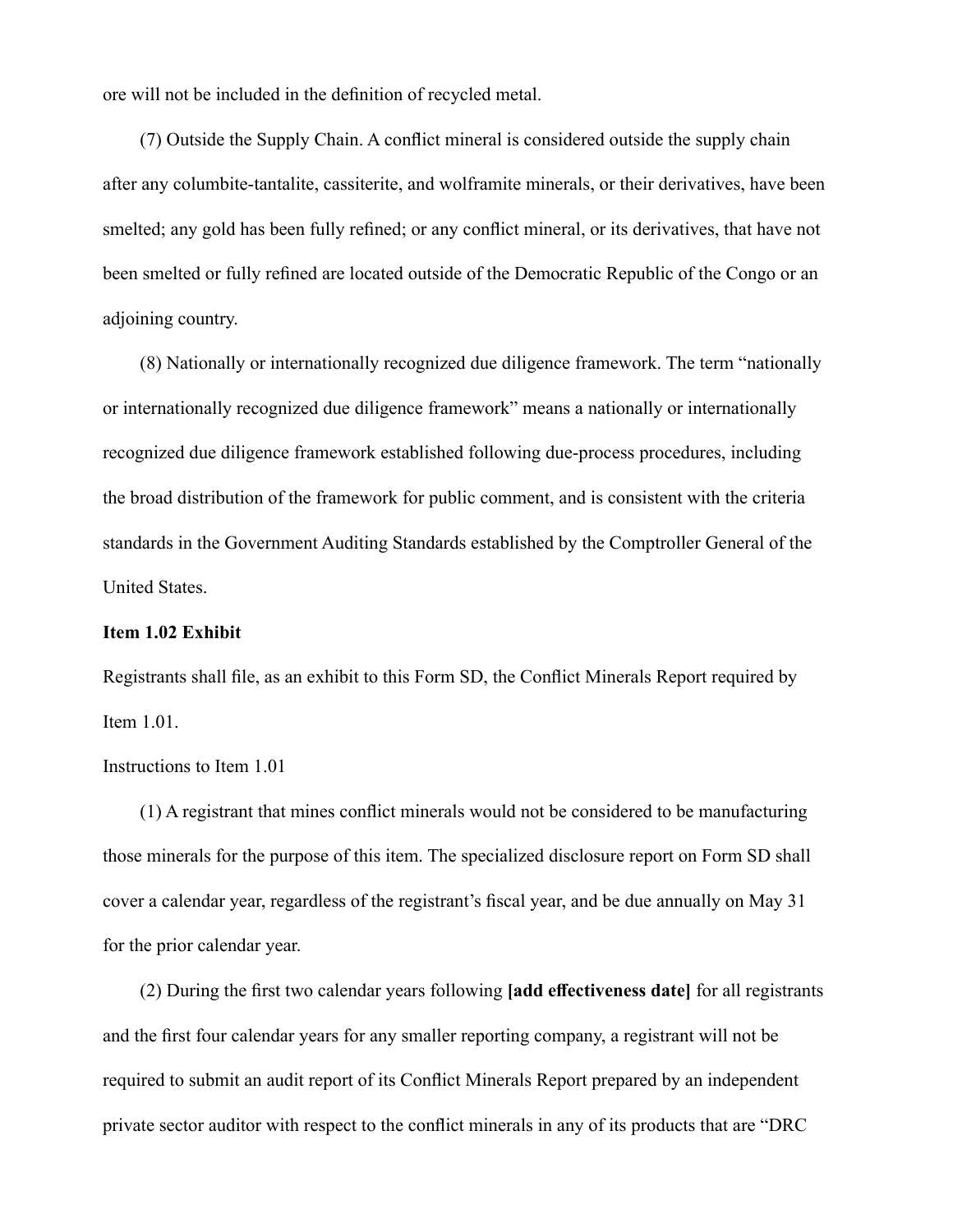conflict undeterminable." Beginning with the third or fifth reporting calendar year, as applicable, a registrant with products manufactured or contracted to be manufactured that are "DRC conflict undeterminable," must describe those products as having not been found to be "DRC conflict free" and must provide the information required in paragraph (c) of this item including the audit report.

(3) A registrant that acquires or otherwise obtains control over a company that manufactures or contracts to manufacture products with conflict minerals necessary to the functionality or production of those products that previously had not been obligated to provide a specialized disclosure report with respect to its conflict minerals will be permitted to delay reporting on the products manufactured by the acquired company until the end of the first reporting calendar year that begins no sooner than eight months after the effective date of the acquisition.

(4) A registrant is not required to provide any information regarding its conflict minerals that, prior to January 31, 2013, are located outside of the supply chain, as defined by paragraph  $(d)(7)$  of this item.

(5) A registrant must provide its required conflict minerals information for the calendar year in which the manufacture of a product that contains any conflict minerals necessary to the functionality or production of that product is completed, irrespective of whether the registrant manufactures the product or contracts to have the product manufactured.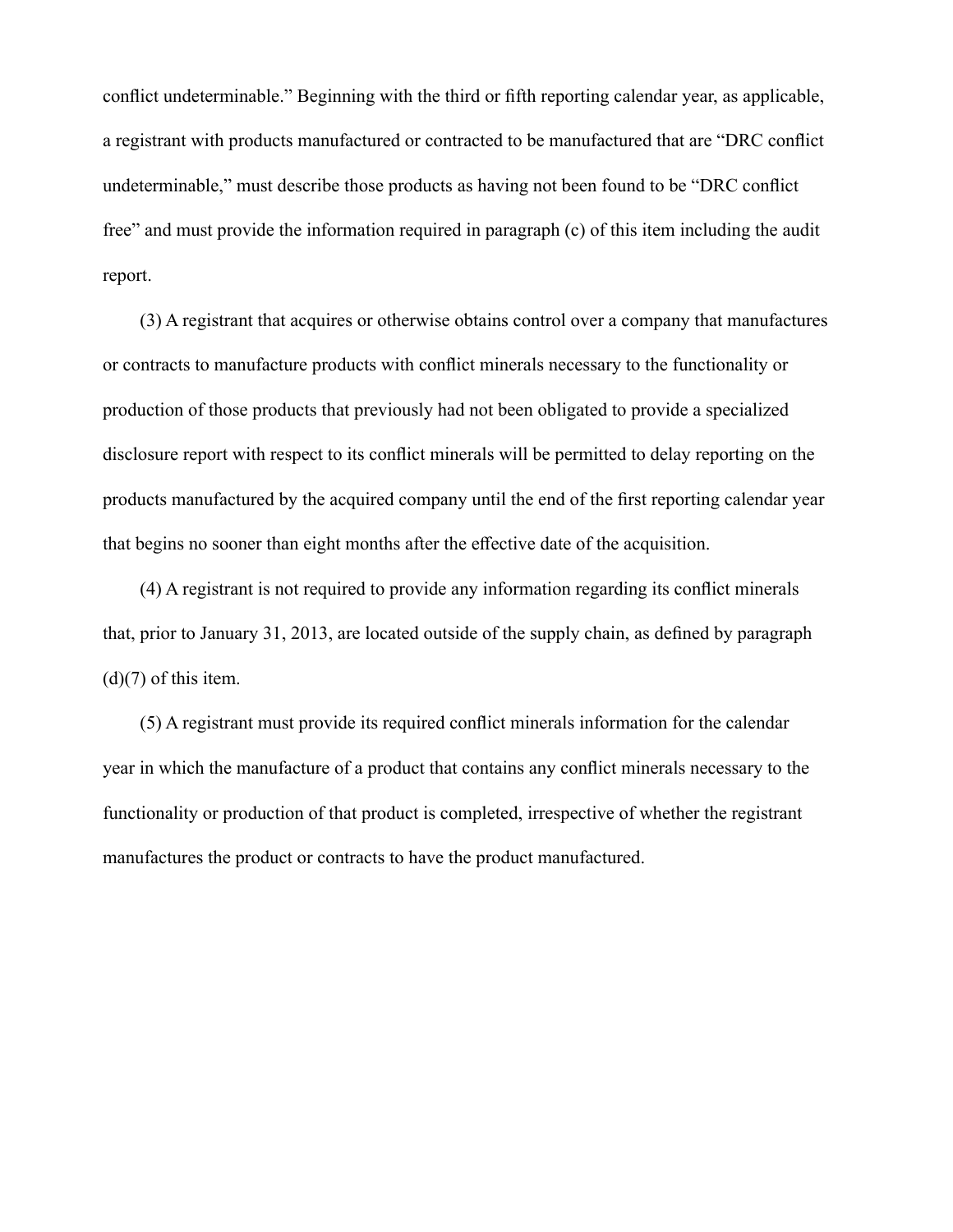# **INFORMATION TO BE INCLUDED IN THE REPORT**

## **Section 2 – Resource Extraction Issuer Disclosure**

## **Item 2.01 Resource Extraction Issuer Disclosure and Report**

## (a) *Required Disclosure.*

(1) A resource extraction issuer must furnish an annual report on Form SD with the Commission, and include as an exhibit to this Form SD, the information specified in Item  $2.01(a)(5)$  of this Form, relating to any payment made during the fiscal year covered by the annual report by the resource extraction issuer, a subsidiary of the resource extraction issuer, or an entity under the control of the resource extraction issuer, to a foreign government or the Federal Government, for the purpose of the commercial development of oil, natural gas, or minerals.

(2) The resource extraction issuer is not required to have the information audited. The payment information must be provided on a cash basis and not an accrual basis.

(3) The resource extraction issuer must provide a statement in the body of the Form SD, under the caption "Disclosure of Payments by Resource Extraction Issuers," that the specified payment disclosure required by this Form is included in an exhibit to the Form SD.

(4) A resource extraction issuer that is claiming an exemption under Rule  $13q-1(d)(1)$  or  $(2)$  (17 CFR 240.13q-1(d)(1) or (2)) must provide the disclosure required by those rules, as applicable, in the body of the Form SD. If applicable, a resource extraction issuer must disclose in the body of Form SD that it has filed an application for exemptive relief pursuant to Rule 13q-1(d)(4) (17 CFR 240.13q-1(d)(4)).

(5) The resource extraction issuer must include the following information in the exhibit to Form SD, which must present the information in the eXtensible Business Reporting Language (XBRL) electronic format:

(i) The type and total amount of such payments, by payment type listed in paragraph (d)(9)(iii) of this Item, made for each project of the resource extraction issuer relating to the commercial development of oil, natural gas, or minerals;

(ii) The type and total amount of such payments, by payment type listed in paragraph  $(d)(9)(iii)$  of this Item, for all projects made to each government;

(iii) The total amounts of the payments, by payment type listed in paragraph  $(d)(9)$ (iii) of this Item;

(iv) The currency used to make the payments;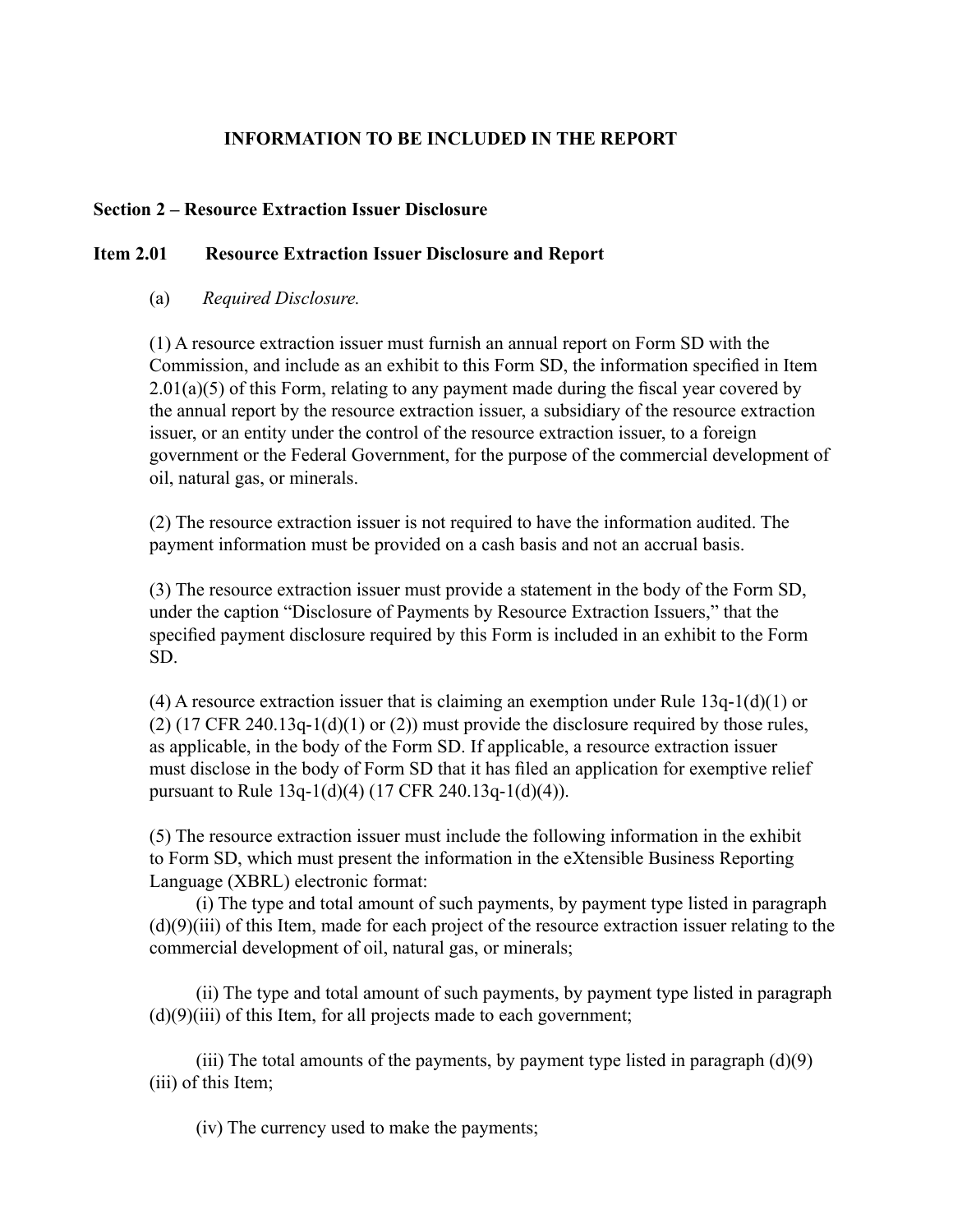(v) The fiscal year in which the payments were made;

(vi) The business segment of the resource extraction issuer that made the payments;

(vii) The governments (including any foreign government or the Federal Government) that received the payments and the country in which each such government is located;

(viii) The project of the resource extraction issuer to which the payments relate;

(ix) The particular resource that is the subject of commercial development;

(x) The method of extraction used in the project; and

(xi) The major subnational political jurisdiction of the project.

## (b) *Delayed Reporting*.

(1) A resource extraction issuer may delay disclosing payment information related to exploratory activities until the Form SD submitted for the fiscal year immediately following the fiscal year in which the payment was made. For purposes of this paragraph, payment information related to exploratory activities includes all payments made as part of the process of (i) identifying areas that may warrant examination, or (ii) examining specific areas that are considered to have prospects of containing oil and gas reserves, or (iii) conducting a mineral exploration program, in each case limited to exploratory activities that were commenced prior to the commercial development (other than exploration) of the oil, natural gas, or minerals on the property, any adjacent property, or any property that is part of the same project.

(2) A resource extraction issuer that has acquired (or otherwise obtains control over) an entity that has not been obligated to provide disclosure pursuant to Rule 13q-1, or pursuant to another alternative reporting regime deemed by the Commission to require disclosure that satisfies the transparency objectives of Section 13(q) (15 U.S.C. 78m(q)), in such entity's last full fiscal year is not required to commence reporting payment information for such acquired entity until the Form SD submitted for the fiscal year immediately following the effective date of the acquisition. A resource extraction issuer must disclose that it is relying on this accommodation in the body of its Form SD submission.

(3) A resource extraction issuer that has completed its initial public offering in its last full fiscal year is not required to commence reporting payment information pursuant to Rule 13q-1 until the Form SD submitted for the fiscal year immediately following the fiscal year in which the registration statement for its U.S. initial public offering became effective.

# (c) *Alternative Reporting*.

(1) A resource extraction issuer that is subject to the resource extraction payment disclosure requirements of an alternative reporting regime, which has been deemed by the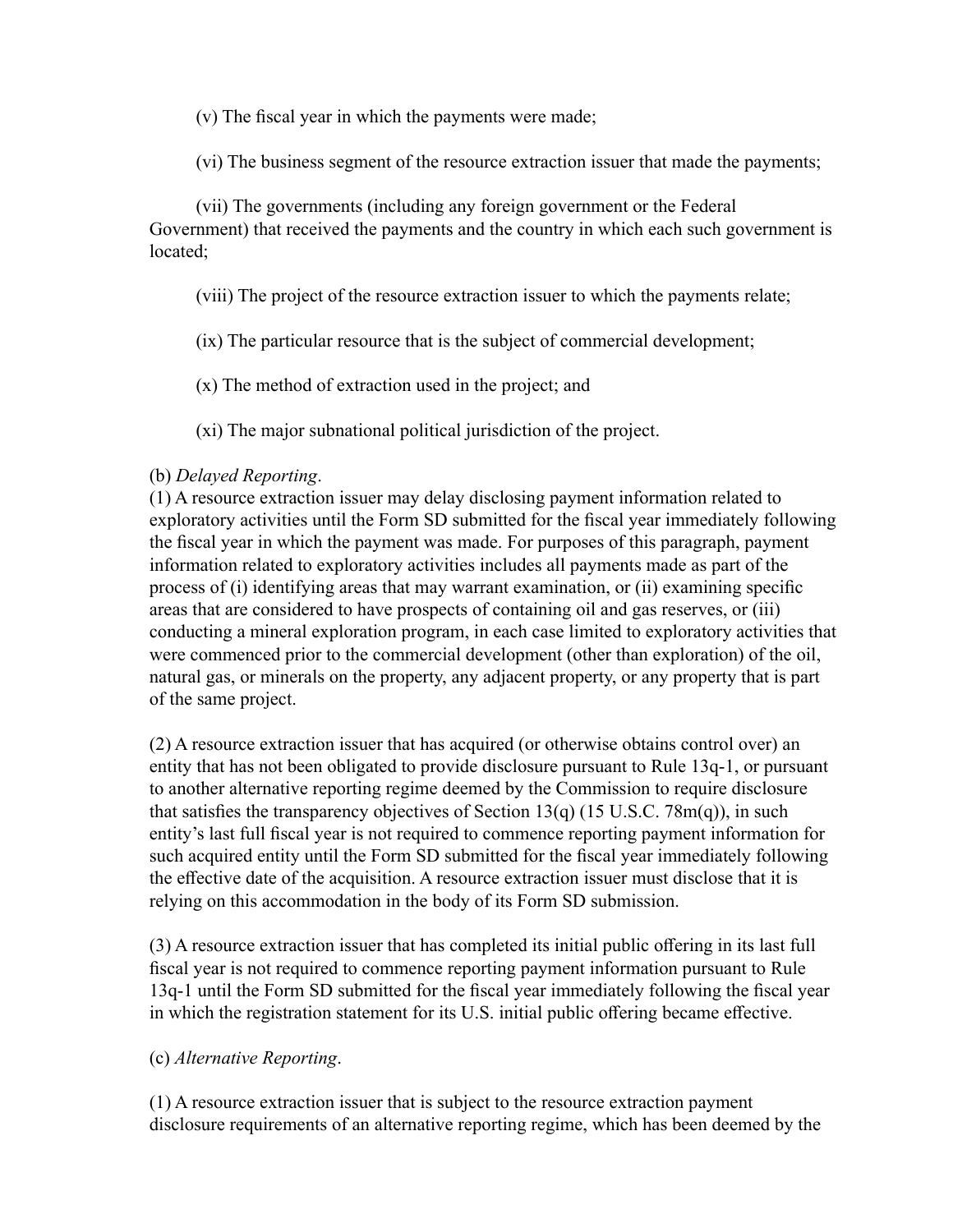Commission to require disclosure that satisfies the transparency objectives of Section 13(q) (15 U.S.C. 78m(q)), may satisfy its disclosure obligations under paragraph (a) of this Item 2.01 by including, as an exhibit to this Form SD, a report complying with the reporting requirements of the alternative jurisdiction.

(2) The alternative report must be the same as the one prepared and made publicly available pursuant to the requirements of the approved alternative reporting regime, subject to changes necessary to comply with any conditions to alternative reporting set forth by the Commission.

(3) The resource extraction issuer must: (i) state in the body of the Form SD that it is relying on the alternative reporting provision; (ii) identify the alternative reporting regime for which the report was prepared; (iii) describe how to access the publicly submitted report in the alternative jurisdiction; and (iv) specify that the payment disclosure required by this Form is included in an exhibit to this Form SD.

(4) The alternative report must be provided in XBRL format.

(5) A fair and accurate English translation of the entire report must be submitted if the report is in a foreign language. Project names may be presented in their original language, in addition to the English translation of the project name, if the resource extraction issuer believes that such an approach would facilitate identification of the project by users of the disclosure.

(6) A resource extraction issuer may follow the submission deadline of an approved alternative jurisdiction if it submits a notice on Form SD on or before the due date of its Form SD indicating its intent to submit the alternative report using the alternative jurisdiction's deadline. If a resource extraction issuer fails to submit such notice on a timely basis, or submits such a notice but fails to submit the alternative report within seven business days of the alternative jurisdiction's deadline, it may not rely on this Item 2.01(c) for the following fiscal year.

(7) Resource extraction issuers must also comply with any additional requirements that are provided by the Commission upon granting an alternative reporting accommodation, as well as subsequent changes in such requirements.

(d) *Definitions*. For purposes of this item, the following definitions apply:

(1) Business segment means a business segment consistent with the reportable segments used by the resource extraction issuer for purposes of financial reporting.

(2) Commercial development of oil, natural gas, or minerals means exploration, extraction, processing, and export of oil, natural gas, or minerals, or the acquisition of a license for any such activity.

(3) Control means that the resource extraction issuer consolidates the entity under the accounting principles applicable to the financial statements included in the resource extraction issuer's periodic reports filed pursuant to the Exchange Act (i.e., under generally accepted accounting principles in the United States (U.S. GAAP) or International Financial Reporting Standards as issued by the International Accounting Standards Board (IFRS)). A foreign private issuer that prepares financial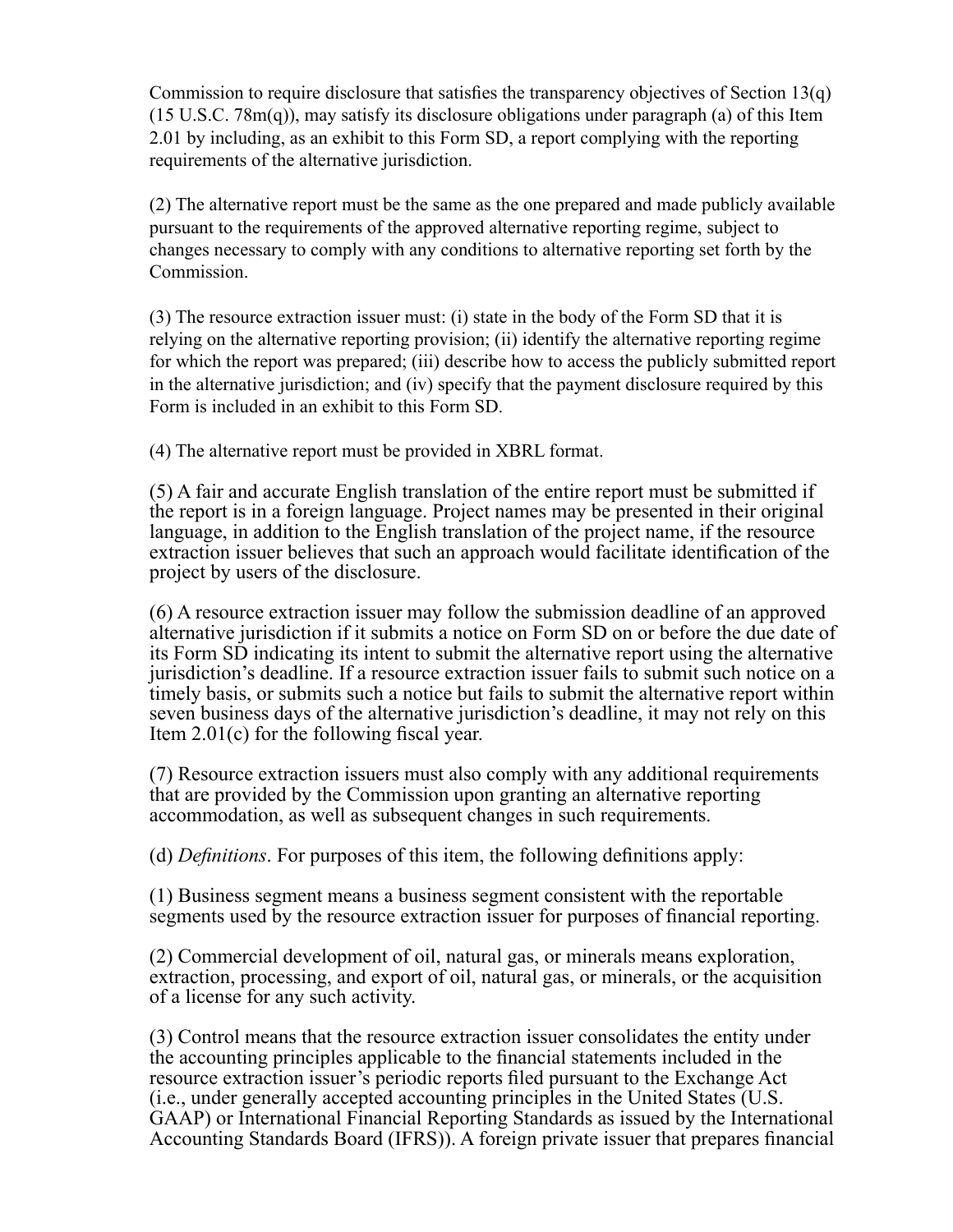statements according to a comprehensive set of accounting principles, other than U.S. GAAP, and files with the Commission a reconciliation to U.S. GAAP should consider determining control using U.S. GAAP. A resource extraction issuer that holds only a proportionate interest in an entity does not control that entity for purposes of Section 13(q) (15 U.S.C. 78m(q)) and is not required to disclose the proportionate amount of payments made by that entity.

(4) Export means the movement of a resource across an international border from the host country to another country by a company with an ownership interest in the resource. Export does not include the movement of a resource across an international border by a company that (i) is not engaged in the exploration, extraction, or processing of oil, natural gas, or minerals and (ii) acquired its ownership interest in the resource directly or indirectly from a foreign government or the Federal Government. Export also does not include cross-border transportation activities by an entity that is functioning solely as a service provider, with no ownership interest in the resource being transported.

(5) Extraction means the production of oil or natural gas or the extraction of minerals.

(6) Federal Government means the Federal government of the United States.

(7) Foreign Government means the national government of a foreign country, as well as any department, agency, or instrumentality of the national government, or a company at least majority owned by the national government of a foreign country. As used in this Item 2.01, foreign government also includes a foreign subnational government, such as the government of a state, province, department, county, district, municipality, or territory under a foreign national government.

(8) Not de minimis means any Payment made to each Foreign Government in a

host country or the Federal Government that equals or exceeds \$100,000, or its

equivalent in the issuer's reporting currency, whether made as a single payment or

series of related payments. In the case of any arrangement providing for periodic

payments or installments, a resource extraction issuer must use the aggregate

amount of the related periodic payments or installments of the related payments

in determining whether the payment threshold has been met for that series of

payments, and accordingly, whether disclosure is required.

(9) Payment means an amount paid that:

(i) Is made to further the commercial development of oil, natural gas, or minerals;

(ii) Is not de minimis; and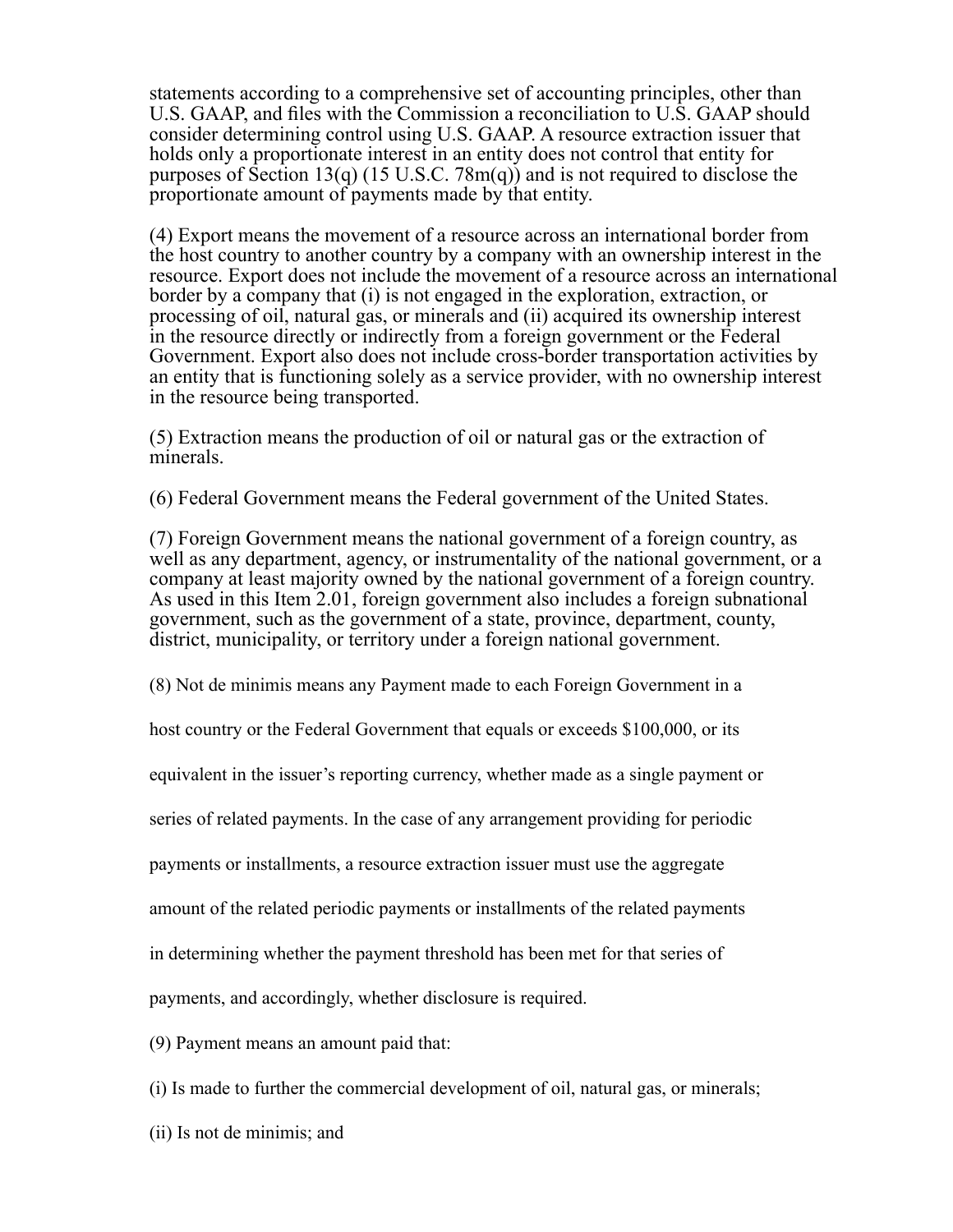- (iii) Is one or more of the following:
- (A) Taxes;
- (B) Royalties;
- (C) Fees;
- (D) Production entitlements;
- (E) Bonuses;
- (F) Dividends;
- (G) Payments for infrastructure improvements; and
- (H) Community and social responsibility payments that are required by law or

contract.

- (10) Project is defined by using the following three criteria:
- (i) The type of resource being commercially developed;
- (ii) The method of extraction; and
- (iii) The major subnational political jurisdiction where the commercial

development of the resource is taking place.

(11) Resource extraction issuer means an issuer that:

(i) Is required to file an annual report with the Commission on Form 10-K (17

CFR 249.310), Form 20-F (18 CFR 249.220f), or Form 40-F (17 CFR 249.240f)

pursuant to Section 13 or 15(d) of the Exchange Act (15 U.S.C. 78m or 78o(d));

and

(ii) Engages in the commercial development of oil, natural gas, or minerals.

(12) Subsidiary means an entity controlled directly or indirectly through one or more intermediaries.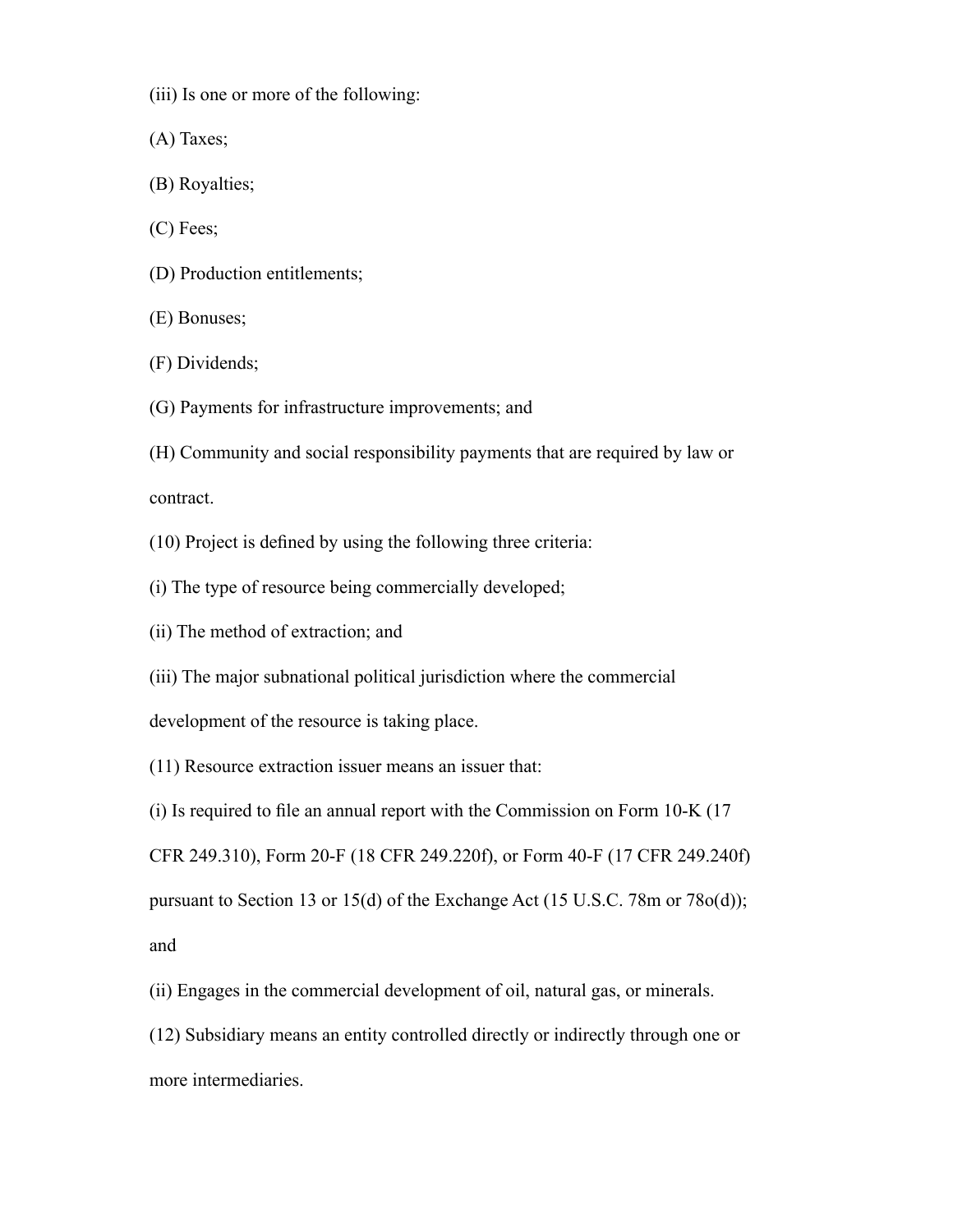#### **Instructions to Item 2.01**

#### *Disclosure by Subsidiaries and other Controlled Entities*

(1) If a resource extraction issuer is controlled by another resource extraction issuer that has submitted a Form SD disclosing the information required by Item 2.01 for the controlled entity, then such controlled entity is not required to provide the disclosure required by Item 2.01 separately. In such circumstances, the controlled entity must submit a notice on Form SD indicating that the required disclosure was submitted on Form SD by the controlling entity, identifying the controlling entity and the date it submitted the disclosure. The reporting controlling entity must note that it is submitting the required disclosure for a controlled entity and must identify the controlled entity on its Form SD submission.

## *Currency Disclosure and Conversion*

(2) A resource extraction issuer must report the amount of payments made for each payment type, and the total amount of payments made for each project and to each government, during the reporting period in either U.S. dollars or the resource extraction issuer's reporting currency. If a resource extraction issuer has made payments in currencies other than U.S. dollars or its reporting currency, it may choose to calculate the currency conversion between the currency in which the payment was made and U.S. dollars or the resource extraction issuer's reporting currency, as applicable, in one of three ways: (a) by translating the expenses at the exchange rate existing at the time the payment is made; (b) using a weighted average of the exchange rates during the period; or (c) based on the exchange rate as of the resource extraction issuer's fiscal year end. When calculating whether a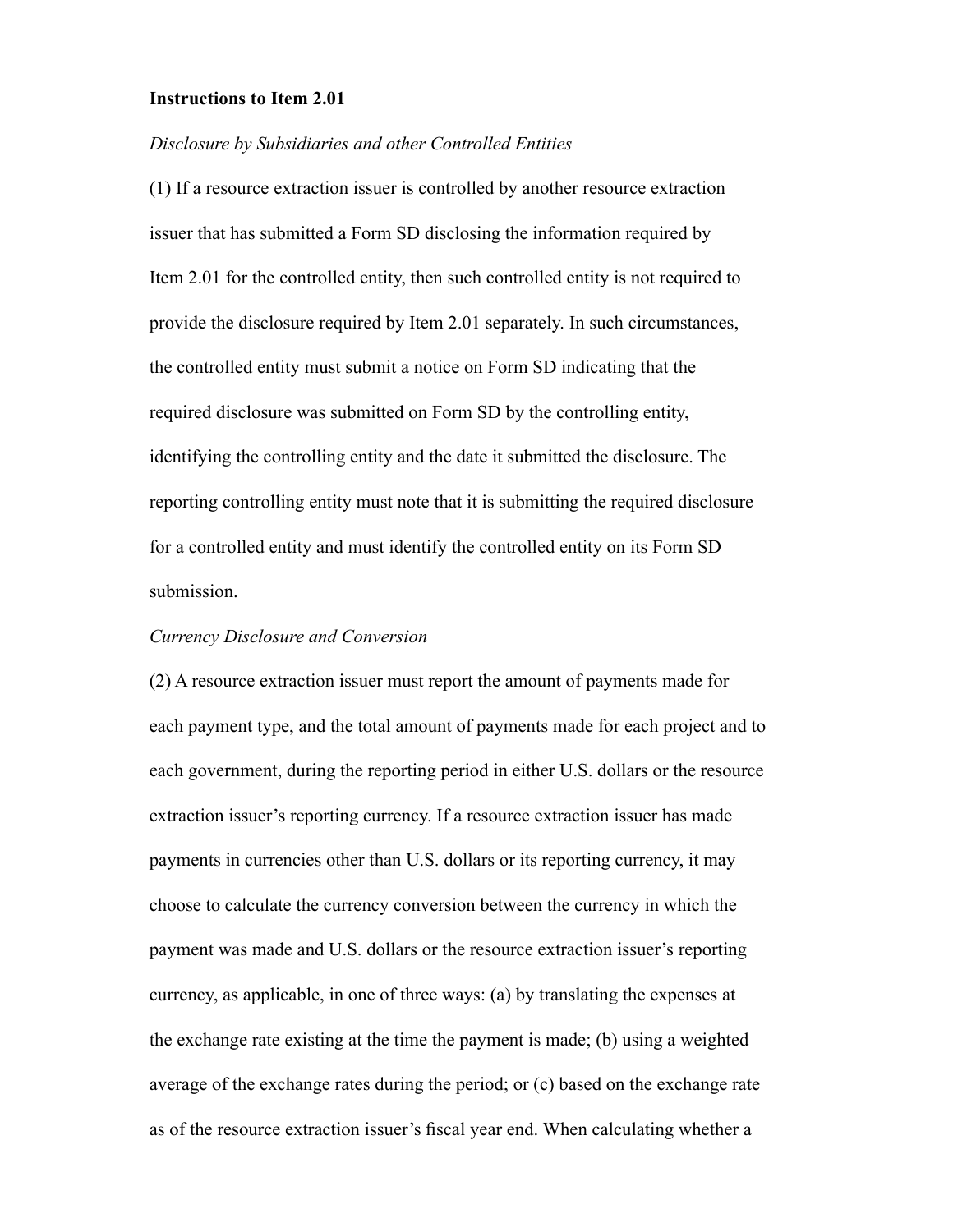payment meets or exceeds the "not de minimis" threshold, a resource extraction issuer may be required to convert the payment to U.S. dollars, even though it is not required to disclose those payments in U.S. dollars. For example, this may occur when the resource extraction issuer is using a non-U.S. dollar reporting currency. In these instances, the resource extraction issuer may use any of the three methods described above for calculating the currency conversion. In all cases a resource extraction issuer must disclose the method used to calculate the currency conversion and must choose a consistent method for all such currency conversions within a particular Form SD submission.

### *Location Tagging*

(3) When identifying the country and major subnational political jurisdiction where the commercial development of the resource is taking place, a resource extraction issuer must use the combined country and subdivision code provided in ISO 3166, if available. When identifying the country in which a government is located, a resource extraction issuer must use the two letter country code provided in ISO 3166, if available.

## *Entity Level Disclosure and Tagging*

(4) If a government levies a payment obligation, such as a tax or a requirement to pay a dividend, at the entity level rather than on a particular project, a resource extraction issuer may disclose that payment at the entity level. To the extent that payments, such as corporate income taxes and dividends, are made for obligations levied at the entity level, a resource extraction issuer may omit certain tags that may be inapplicable (e.g., project tag, business segment tag) for those payment types as long as it provides all other electronic tags, including the tag identifying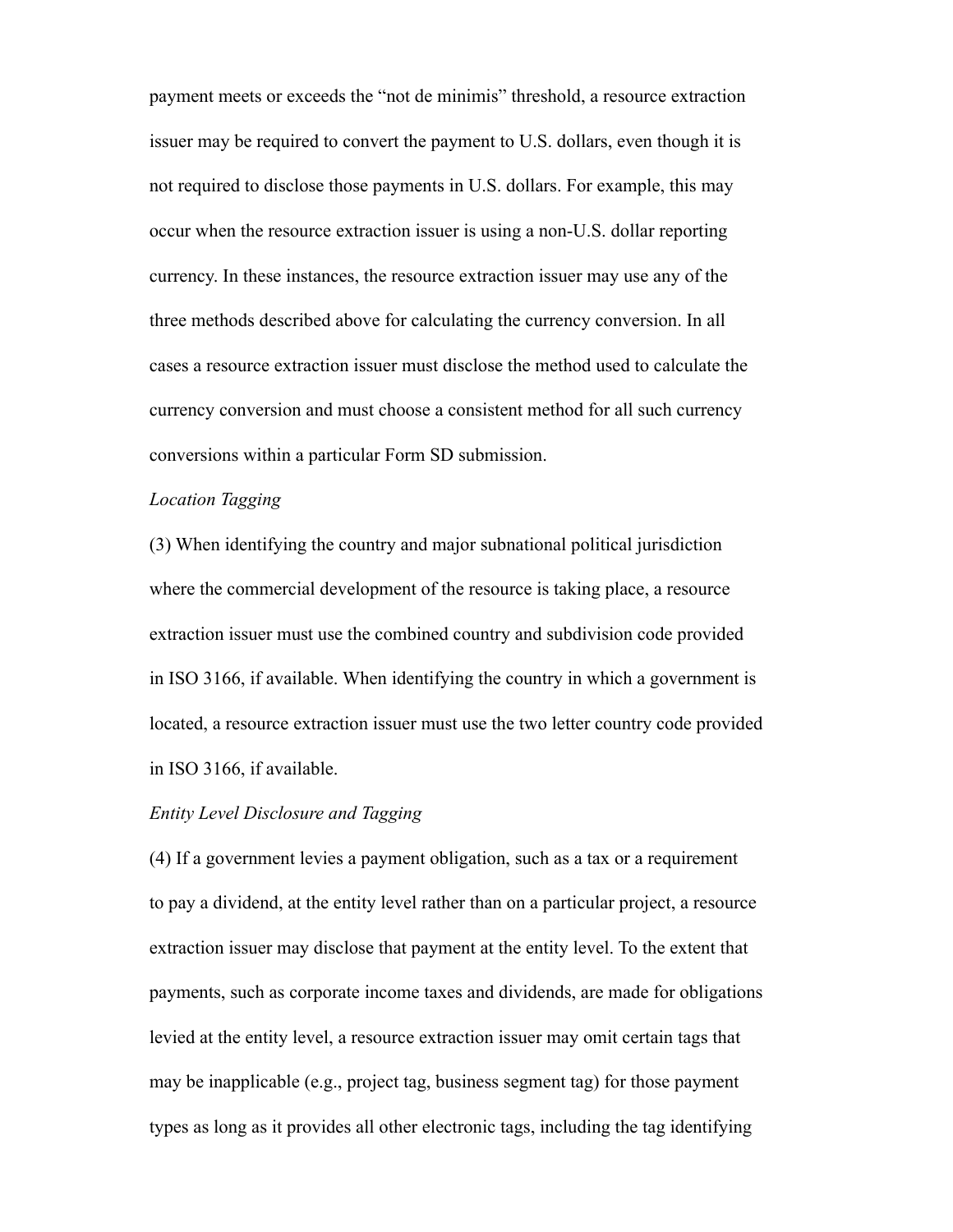the recipient government.

## *Project Disclosure*

(5)(i) When identifying the type of resource that is being commercially developed for purposes of identifying a project, the resource extraction issuer must identify whether the resource is oil, natural gas, or a type of mineral. A resource extraction issuer should identify synthetic oil obtained through processing tar sands, bitumen, or oil shales as "oil" and should identify gas obtained from methane hydrates as "natural gas." Synthetic oil or gas obtained through processing of coal should be identified as "coal." Minerals must be identified by type, such as gold, copper, coal, sand, or gravel, but additional detail is not required. For information on which materials are covered by the term "minerals," refer to Instruction 13 below. (ii) When identifying the method of extraction for purposes of identifying a project, the resource extraction issuer must choose from the following three parameters: well, open pit, or underground mining.

(iii) When identifying the national and major subnational political jurisdiction for purposes of identifying a project, refer to Instruction 3 to Item 2.01. Onshore and offshore development of resources may not be treated as a single project. A resource extraction issuer must identify when a project is offshore and identify the body of water in which the project is located, using the smallest body of water applicable (e.g., gulf, bay, sea), in addition to identifying the nearest major subnational political jurisdiction pursuant to Instruction 3 of Item 2.01. If an offshore project is equidistant from two major subnational political jurisdictions, the issuer may identify both jurisdictions.

(iv) A resource extraction issuer may treat all the activities within a major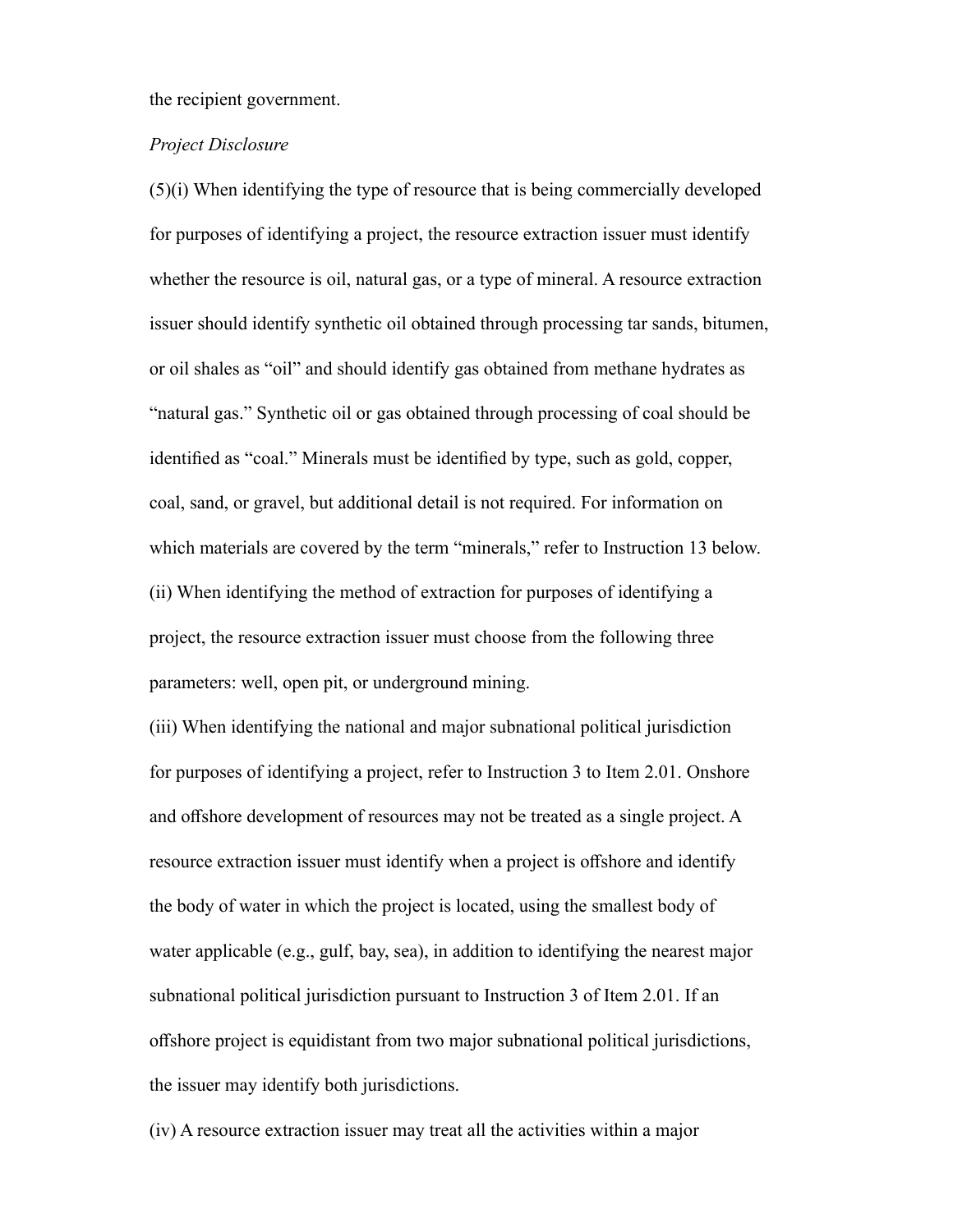subnational political jurisdiction as a single project, but must describe each type of resource being commercially developed and each method of extraction used in the description of the project. A resource extraction issuer may not combine as one project activities that cross the borders of a major subnational political jurisdiction.

### *Payment Disclosure*

(6) In a joint venture or arrangement, where no one party has control, a resource extraction issuer that is the operator of the venture or arrangement and makes payments to governments for the entire venture or arrangement on behalf of its non-operator members must report all of the payments. The non-operator members are not required to report payments made to reimburse the operator for their share of the payments to governments. Such non-operator members are only required to report payments that, as resource extraction issuers, they make directly to governments.

(7) Although an entity providing only services to a resource extraction issuer to assist with exploration, extraction, processing or export would generally not be considered a resource extraction issuer, where such a service provider, acting as a third-party agent or broker, makes a payment that falls within the definition of "payment" to a government on behalf of a resource extraction issuer, the resource extraction issuer must disclose such payment. This disclosure obligation, however, does not apply to a non-operator partner of a joint venture or arrangement that reimburses the operator for its share of the payments to governments made by the operator.

(8) "Processing," as used in Item 2.01, includes, but is not limited to, midstream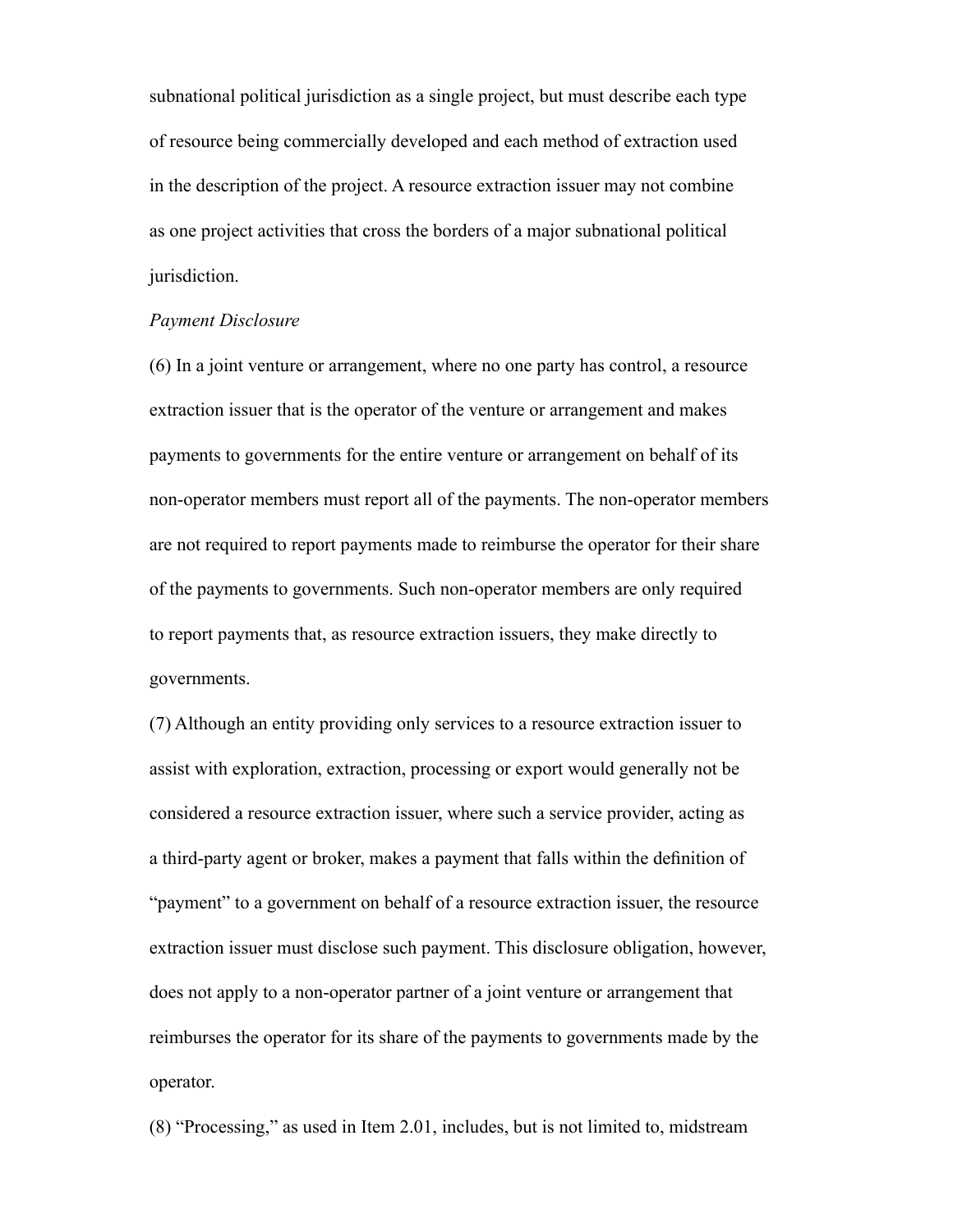activities such as removing liquid hydrocarbons from gas, removing impurities from natural gas prior to its transport through a pipeline, and upgrading bitumen or heavy oil, through the earlier of the point at which oil, gas, or gas liquids (natural or synthetic) are either sold to an unrelated third party or delivered to a main pipeline, a common carrier, or a marine terminal. It also includes the crushing or preparing of raw ore prior to the smelting phase. It does not include the downstream activities of refining or smelting.

(9) A resource extraction issuer must disclose taxes on corporate profits, corporate income, and production when such taxes are made to further the commercial development of oil, natural gas, or minerals. Disclosure of taxes levied on consumption, such as value added taxes, personal income taxes, or sales taxes, is not required.

(10) Royalties include, but are not limited to, unit-based, value-based, and profitbased royalties. Fees include, but are not limited to, license fees, rental fees, entry fees, and other considerations for licenses or concessions. Bonuses include, but are not limited to, signature, discovery, and production bonuses.

(11) Dividends paid to a government as a common or ordinary shareholder of the resource extraction issuer that are paid to the government under the same terms as other shareholders need not be disclosed. The resource extraction issuer, however, must disclose any dividends paid in lieu of production entitlements or royalties.

(12) If a resource extraction issuer makes an in-kind payment of the types of payments required to be disclosed, the resource extraction issuer must disclose the payment. When reporting an in-kind payment, a resource extraction issuer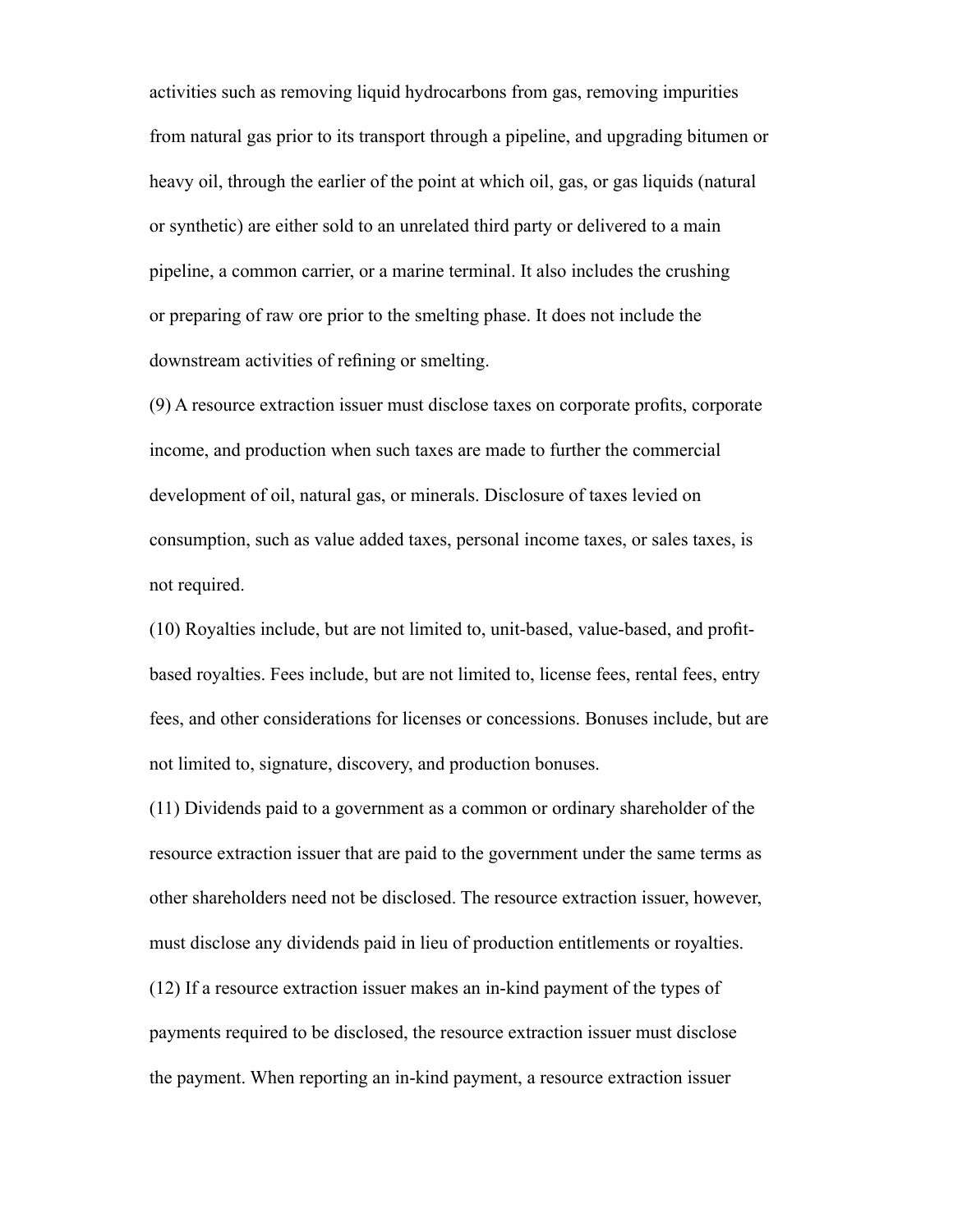must entitlement payment under the rules and then repurchases the resources associated with the production entitlement within the same fiscal year, the resource extraction issuer must report the payment using the purchase price (rather than at cost, or if cost is not determinable, at fair market value). If the in-kind production entitlement payment and the subsequent repurchase are made in different fiscal years and the purchase price is greater than the previously reported value of the in-kind payment, the resource extraction issuer must report the difference in values in the latter fiscal year (assuming the amount of that difference exceeds the de minimis threshold). In other situations, such as when the purchase price in a subsequent fiscal year is less than the in-kind value already reported, no disclosure relating to the purchase price is required.

(13) "Minerals," as used in Item 2.01, includes any material for which an issuer with mining operations would provide disclosure under subpart 1300 of Regulation S-K (17 CFR 229.1300 et seq.) or any successor requirements or policies. It does not include oil and gas resources (as defined in 17 CFR 210.4-  $10(a)(16)(D)$  or any successor provision).

#### **Section 3 – Exhibits**

#### **Item 3.01 Exhibits**

List below the following exhibits submitted as part of this report:

Exhibit 1.01 – Conflict Minerals Report as required by Items 1.01 and 1.02 of this Form.

Exhibit 2.01 – Resource Extraction Payment Report as required by Item 2.01 of this Form.

Exhibit 3.01 – Opinion of Counsel as required by Rule  $13q-1(d)(1)$  or (2) (17 CFR